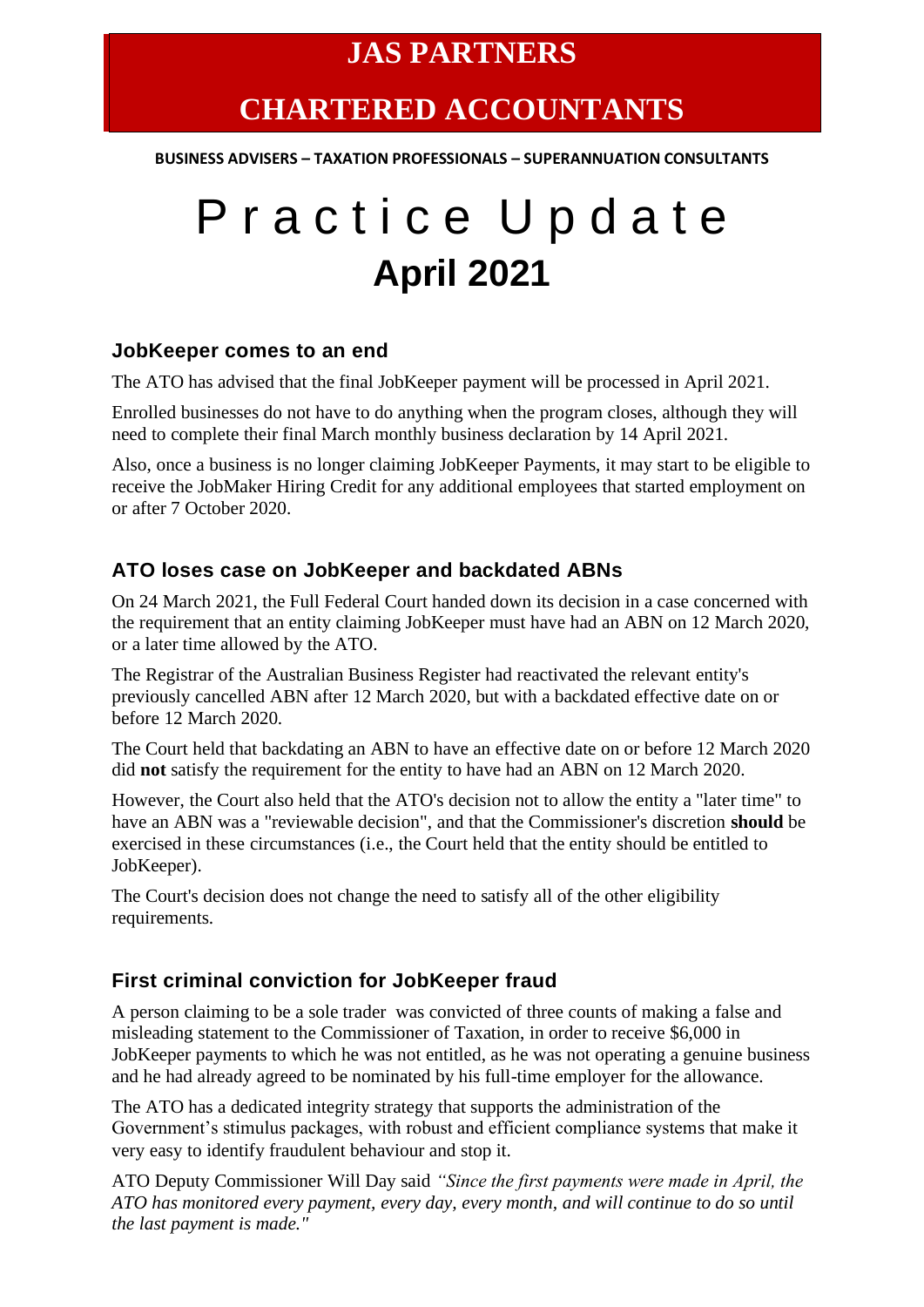### **ATO's taxable payments reporting system update**

The ATO has confirmed that more than 60,000 businesses have not yet complied with lodgment requirements under the taxable payments reporting system ('TPRS') for 2019/20.

The TPRS is a black economy measure designed to assist the ATO to identify contractors who don't report or under-report their income.

The ATO estimates that around 280,000 businesses need to lodge a *Taxable payments annual report* ('TPAR') for the 2020 financial year.

Importantly, 2020 was the first year that businesses that pay contractors to provide **road freight, information technology, security, investigation, or surveillance services** may need to lodge a TPAR with the ATO (in addition to those businesses providing **building and construction, cleaning, or courier services**).

Businesses who have not yet lodged need to lodge as soon as possible to avoid penalties.

ATO Assistant Commissioner Peter Holt added that some businesses **may not realise** they need to lodge a TPAR, but may be required to, depending on the percentage of payments received for deliveries or courier services.

*"Many restaurants, cafés, grocery stores, pharmacies and retailers have started paying contractors to deliver their goods to their customers. These businesses may not have previously needed to lodge a TPAR. However, if the total payments received for these deliveries or courier services are 10% or more of the total annual business income, you'll need to lodge,"* Mr Holt said.

#### **FBT rates and thresholds for the 2021/22 FBT year**

The ATO has updated its webpage containing the fringe benefits tax ('FBT') rates and thresholds for the 2017/18 to 2021/22 FBT years.

Two amounts that were not previously announced for the 2021/22 FBT year are:

- ❑ the FBT record keeping exemption is \$8,923 (up from \$8,853 for the 2020/21 FBT year); and
- ❑ the statutory or benchmark interest rate is 4.52% (down from 4.80% for the 2020/21 FBT year).

The ATO also separately released two taxation determinations setting out further rates and thresholds for the FBT year commencing on 1 April 2021, being:

- Motor vehicle (other than a car) cents per kilometre rate; and
- Reasonable food and drink amounts for employees living away from home.

#### **Warning regarding new illegal retirement planning scheme**

The ATO has recently identified a new scheme where SMSF trustees were informed that they could set up a new SMSF to roll-over the fund balance from the old SMSF and then liquidate their old SMSF, in an attempt to avoid paying potential tax liabilities.

The ATO warns that taking part in this arrangement and others like it can result in civil and criminal actions and could ultimately put the members' retirement savings at risk.

If a trustee of an SMSF believes they have been approached by a promoter of a retirement planning scheme, the ATO recommends they seek a second opinion from a registered tax agent or appropriately qualified financial adviser, and also report the promoter to the ATO.